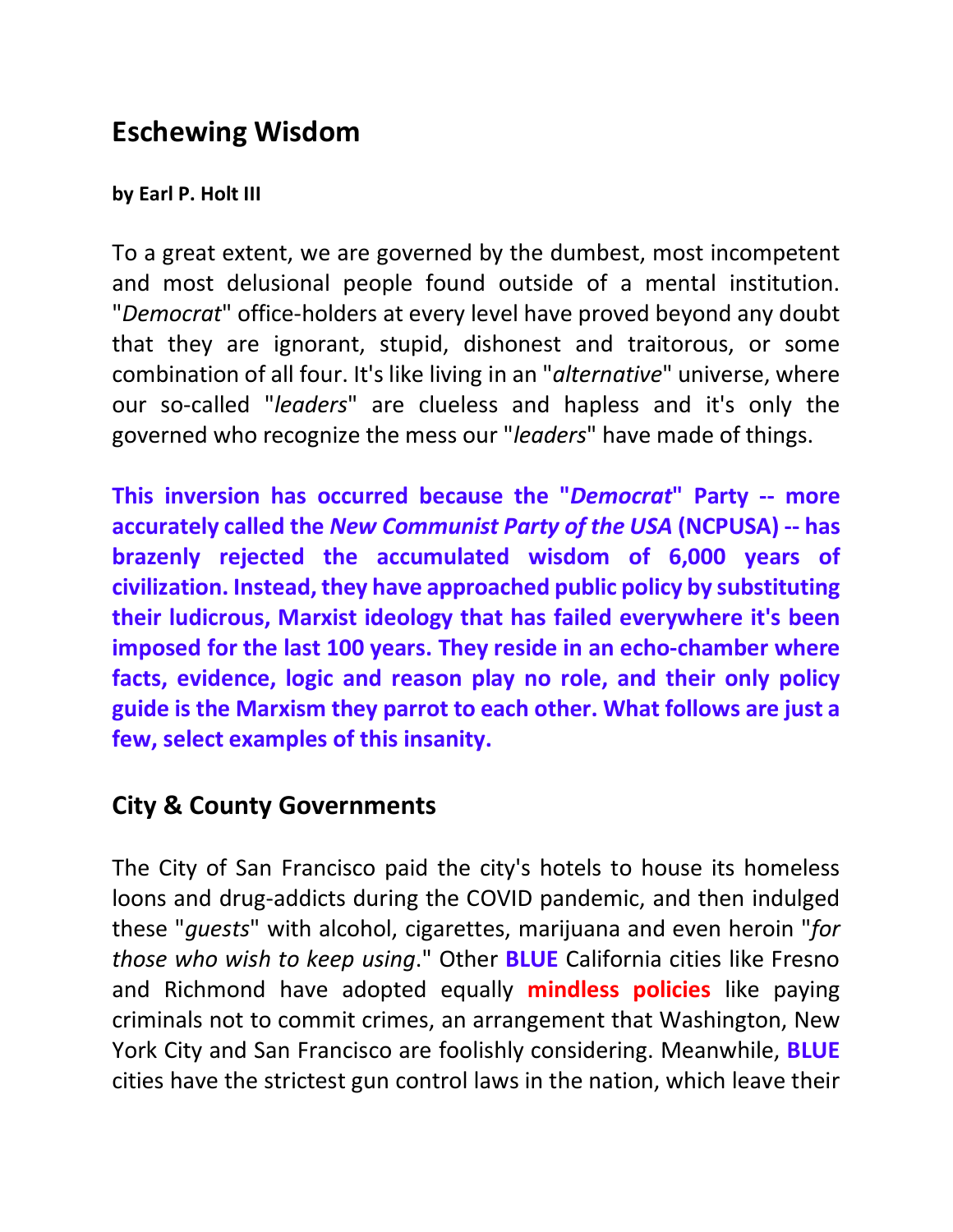law-abiding residents at the mercy of the many dangerous criminals their city and county officials chronically release from jail.

Some public school systems in **BLUE** areas secretly engage in "*gender counseling*" of little kids, much too young, naive and vulnerable to be subjected to such a thing. Other school systems have enacted insane and dangerous policies such as those allowing *transgendered* males to use the Girl's Restrooms in their schools, which led to the rape of a 15 yearold white girl by a n\*gger in Loudon County, Virginia. Further west, the administration in the Moline, Illinois Public Schools permits a "*SATAN CLUB*" to meet in its Elementary Schools, and many students in California's public schools pray to the Aztec gods of human sacrifice. Students in **BLUE** areas are further indoctrinated with a **radical curriculum** consisting of *Critical Race Theory*, *Common Core*, *White Skin Privilege,* "*ethno-math*" with no wrong answers, and the *No Child Left Behind* curriculum that is intentionally dumbed-down so even blacks can understand it. Meanwhile, *Black History Month* is celebrated from early January until late December.

While many public schools in **BLUE** areas were brainwashing young kids with *transgenderism* and homosexuality -- ensuring a future of psychiatric counseling -- their city and county justice systems were working overtime to adopt **radical "***reforms***"** that might prevent such children from ever reaching adulthood in the first place. Many officials in **BLUE** cities have de-funded their municipal police departments after previously disarming their law-abiding citizens with strict gun-control laws. Meanwhile, they impose light sentences and grant early parole to dangerous felons -- even murderers -- or require minimal cash bail for felons or else waive bail altogether. This occurs to varying degrees in more than a dozen **BLUE** cities, including St. Louis, Portland, Seattle, Minneapolis, Washington, New York, Chicago, Atlanta, Los Angeles, Baltimore and Philadelphia. The n\*gger DA in Manhattan even intends to de-criminalize armed robbery where no injuries result.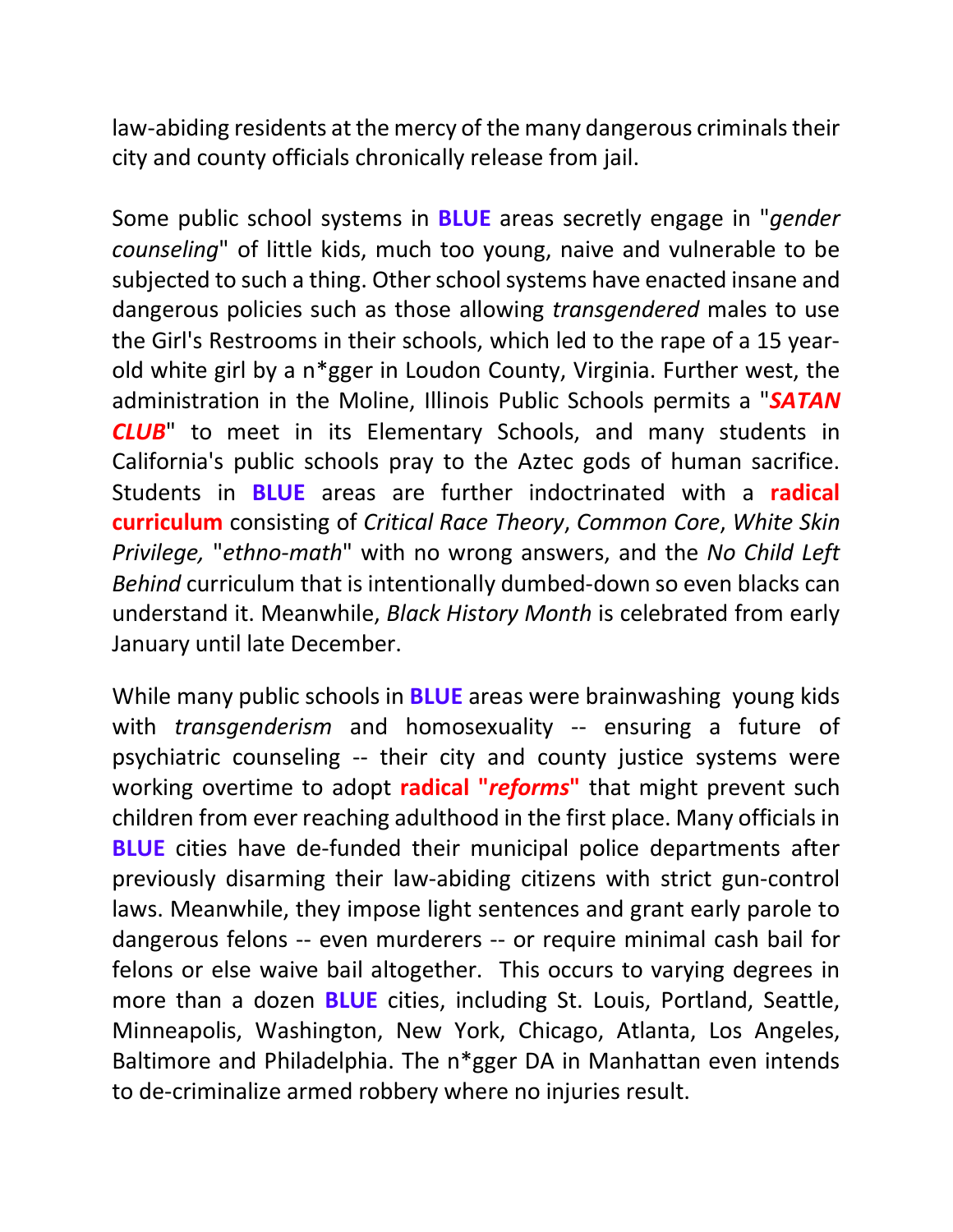During the 2020 George Floyd riots, many **BLUE** cities **ordered police to "***stand down***"** as *Black Liars Murder* and *Antifa* rioters and arsonists burned businesses and police stations to the ground and attacked police and civilians. Few if any rioters were ever brought to justice or even charged. That's because those riots were a pre-planned, massive criminal conspiracy involving the mayors of those cities, which is why those riots took place only in **BLUE** areas. One immediate consequence has been that their municipal police departments have experienced dramatic numbers of resignations and retirements, triggering violent crime rates like murder and armed robbery to soar to record levels in nearly all of them.

Leftist DAs, mayors and city council members believe that de-funding the police and implementing lenient and "*woke*" criminal justice reforms, even those benefitting dangerous criminals, will somehow mitigate their exploding levels of violent crime. They seem incapable of recognizing that de-funding the police, lenient sentencing, low bail, and "*decriminalization*" of violent offenses have only **ENCOURAGED** crime.

# **Federal Government**

Our current president is so dumb and senile that he was forced to select an empty-headed, lazy, mean and witless niggress as his Vice President, because she was the only prominent "*Democrat*" who was sufficiently dull-witted and shallow enough not to outshine him.

Fearing that it may be in danger of losing the "*homeless*" vote, in February the Biden Administration budgeted \$30 Million to spend on "*crack*" cocaine pipes for distribution among homeless and psychotic drug addicts in what it termed "*safe smoking kits*." Biden and his party have also spent like n\*ggers with a stolen credit card, generating the highest levels of **inflation** in 40 years. The professional liars in Biden's Administration reassured us last summer that inflation was "*temporary*"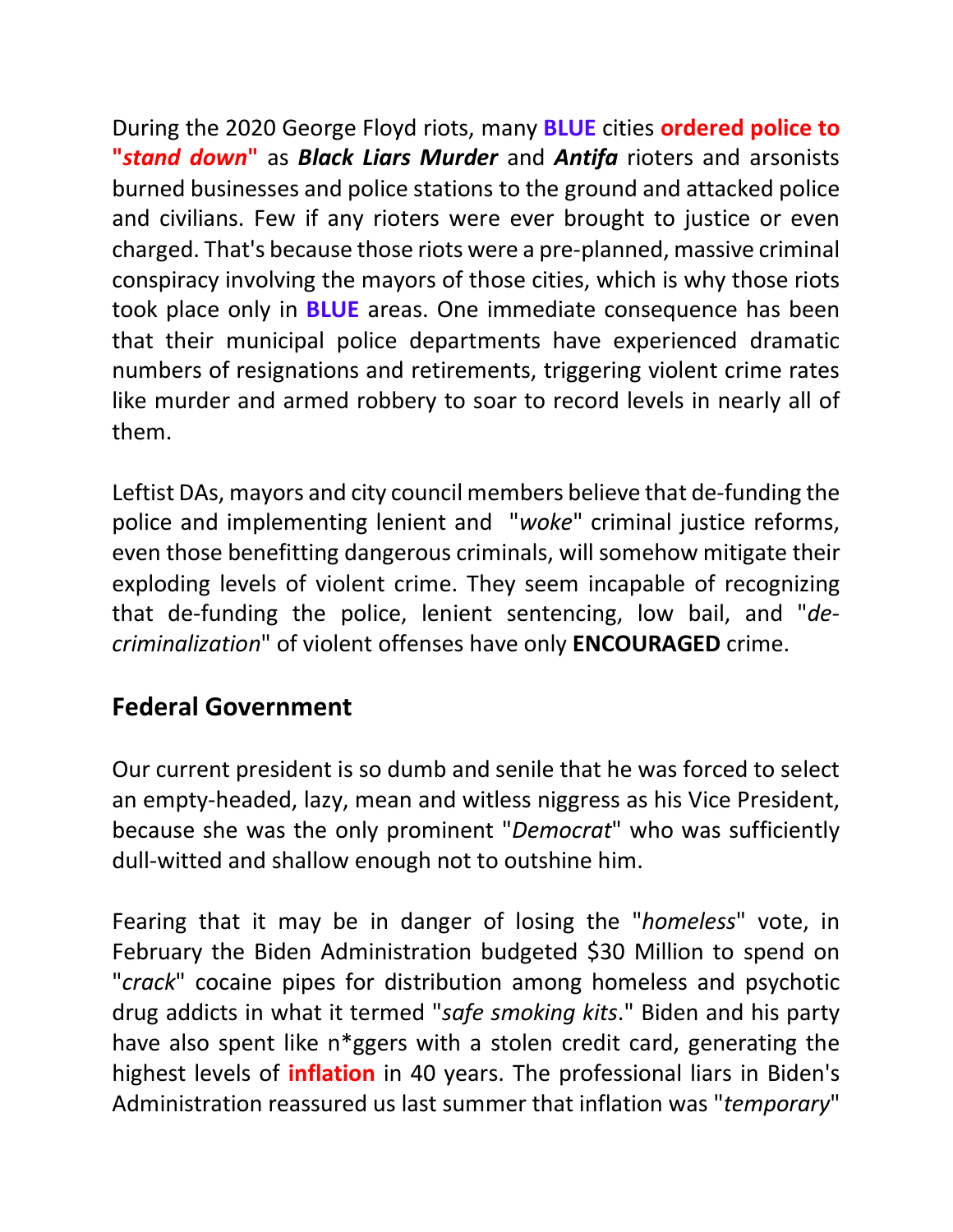or "*transitory*," but wholesale prices registered a yearly increase of 10% by January, with no end in sight. Biden and his economic advisors now solemnly reassure us that remedying inflation requires additional trilliondollar expenditures and additional massive budget deficits in the form of his *Build Back Bolshevik* Bill.

Meanwhile, our supposed "*Commander-in-Chief*" -- **who never wore the uniform** -- ignored his *Secretary of Defense* and *Joint Chiefs of Staff* and orchestrated a full-fledged U.S. military **retreat from Afghanistan**. This left hundreds of American citizens and \$85 Billion worth of *state-of-theart* military equipment to Taliban and Al Qaida terrorists. Unlike his military advisers, Biden apparently had never heard of such a thing as an orderly or *strategic* withdrawal, so he arrogantly denied his personal culpability and blamed his advisors. The retreat from Afghanistan may have been America's most glaring military debacle.

Beyond any doubt the "*Democrat*" Party has proved it cannot be trusted with the reigns of government under any circumstances. The Biden Administration rejected former President Trump's highly successful "*Remain in Mexico*" immigration policy for illegals, and substituted the failed "*Catch and Release*" policy from the Obama regime. The result has been two million or more **illegal aliens** crossing our southern border in 2021, Biden's first year as president. Those Illegals who manage to successfully enter are neither vaccinated nor vetted, but *ARE* jetted around the United States in the middle of the night using privatelycontracted airlines so they can't be located later after they fail to appear in court for their immigration hearing.

The organized crime figure in the White House has begun to use the Justice Department and FBI as his **personal investigatory agencies,**much like Stalin used the NKVD to kill or destroy rivals like Leon Trotsky. The FBI has been dispatched to harass and investigate parents who publicly criticize their school board's policies promoting *Critical Race Theory* or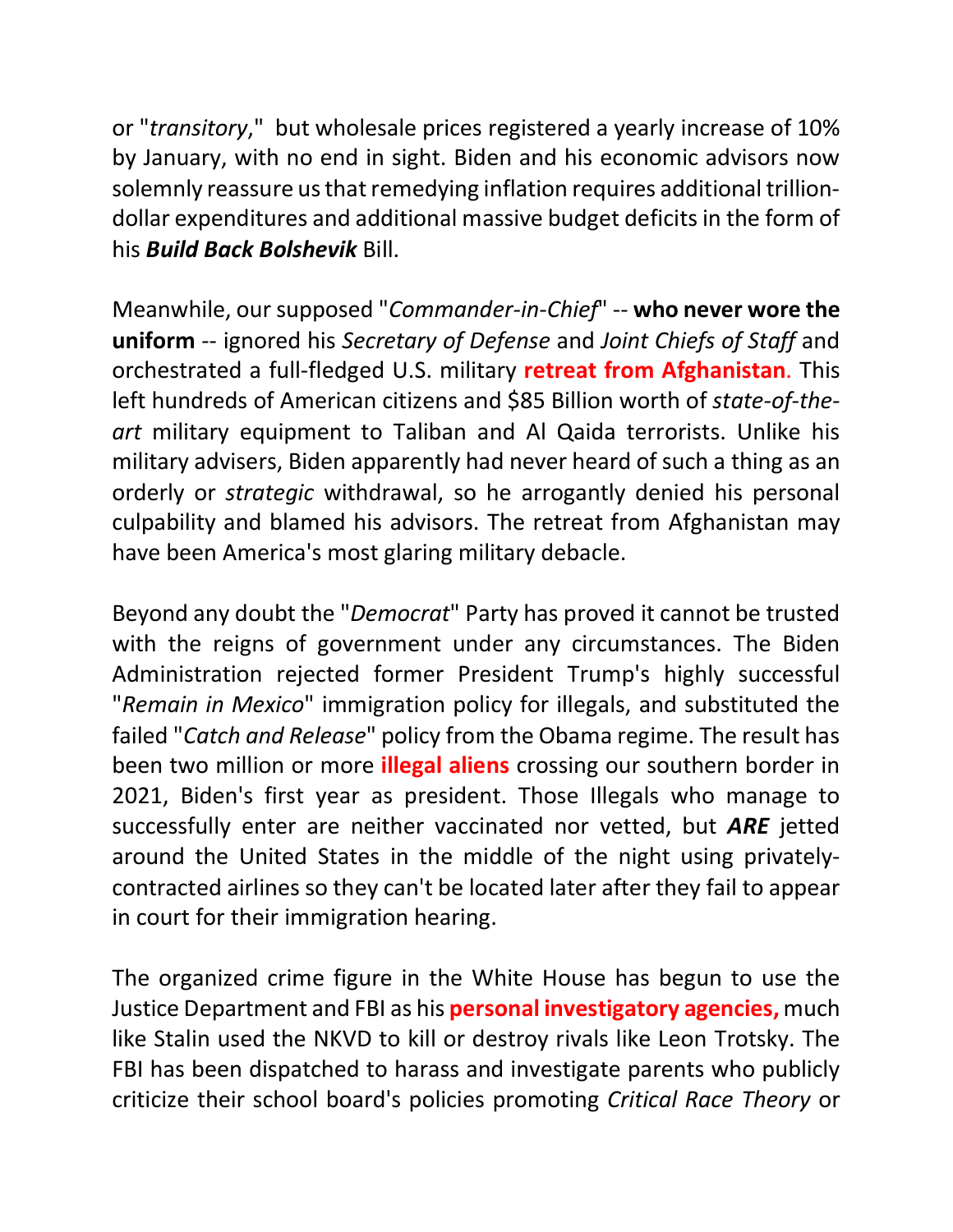"*transgender*" counseling. The FBI has been used multiple times to harass the political enemies of Joe Biden and his NCPUSA -- like Rudy Giuliani -- who was forced to stand idly by and watch the FBI seize all his electronic devices early one morning. This was done so the *Biden Family Crime Syndicate* could discover exactly what evidence Giuliani had on their treason and organized crime activities.

America managed to reach energy independence for the first time in more than half a century under Donald Trump: Yet, the Biden Administration returned America to the status of **energy dependence** by arbitrarily and capriciously cancelling the *Keystone XL Pipeline* from Canada, and establishing a moratorium on "*fracking*" and oil exploration on federal lands. As a result, we are once again dependent upon Third World nations as the sources for our imported energy. His devious and intentional scheme to wean us away from fossil fuels has been a catastrophe, and driven the price of gasoline and other petroleum products to record levels.

Failure at the federal level isn't Biden's fault, alone. Thanks to Dr. Anthony Fauci of the National Institute for *Allergies and Infectious Diseases* (NIAID,) the Biden Administration has adopted unpopular **mask and vaccination mandates** to combat the *ChinaVirus*, and eschewed proven and effective pre-existing treatments like *HCQ* and *Ivermectin*. The NIAID and *CDC* rejected HCQ and *Ivermectin* for treating the *ChinaVirus*, although both are nearly free, are readily available in large quantities, and have an exemplary record for both effectiveness and safety. The vaccines and treatments recommended by the NIH have enriched *Big Pharma*, but they are of dubious effectiveness and are extremely expensive. Nearly every piece of advice offered by Fauci to Trump or Biden has been terrible. A *coin-flip* would have generated far better advice.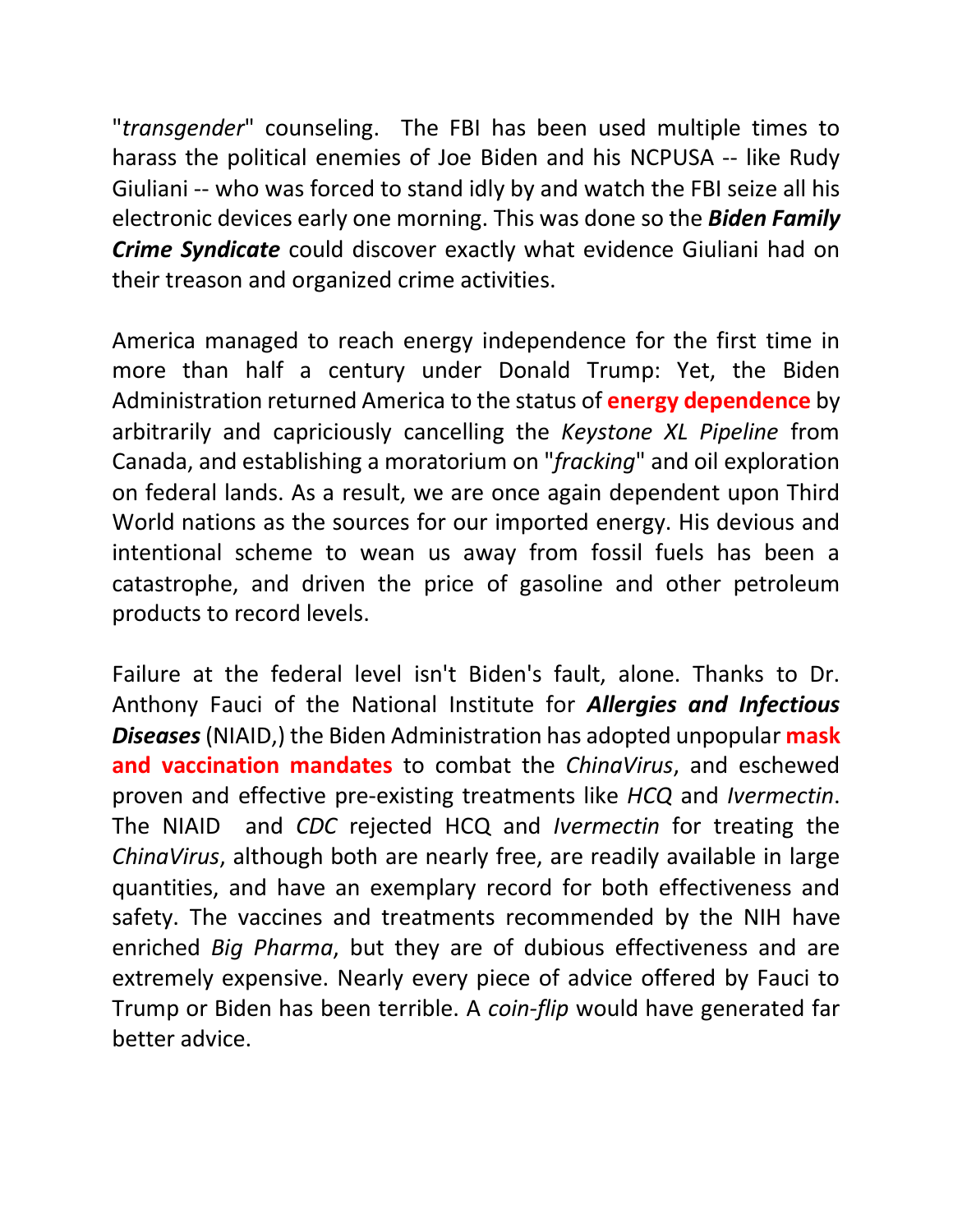## **State Level**

During the *ChinaVirus* pandemic, a number of clueless and incompetent governors of **BLUE** states -- or their parole boards -- granted early release from prison to dangerous and murderous savages, despite the demonstrable risk to public safety. Many of these **early parolees and probationers** demonstrated their gratitude and the extent of their "*rehabilitation*" by murdering innocent citizens. **BLUE** officials revealed a greater concern for dangerous criminals than for the safety of the public at large. Even one example is too many, but a black savage named Cornelius Haney murdered a 21 year-old white woman named Heather Perry after being paroled in 2020 during the ChinaVirus pandemic by Colorado's homosexual and "*Democrat*" governor, Jared Polis. Polis had ordered the *Colorado State Board of Parole* to expedite probation and parole of inmates in order to protect them against the COVID-19 outbreak.

Many of these same **BLUE** governors **imposed lock-downs** on churches and small businesses during the pandemic, but did not impose them on liquor stores, marijuana shops and abortion clinics. They also exempted the "*big box*" stores that heavily contribute to their campaigns for reelection. Moreover, they finally ended their mask mandates after two years, only because polling indicated they are headed for an electoral bloodbath that is looming in November's Mid-Term elections. (The "*science*" didn't change, **the POLLING DID!**)

Over the last couple of decades, California has experienced numerous wildfires that were difficult to contain and have burned thousands of homes and hundreds of millions of trees. These disasters are a direct result of irresponsible **"***environmentalist***" legislation** by California state officials. Prior to 1990, county fire departments all across California routinely cut what are called "*FIRE-BREAKS*" every few miles through heavily forested areas. These were a safeguard to manage and contain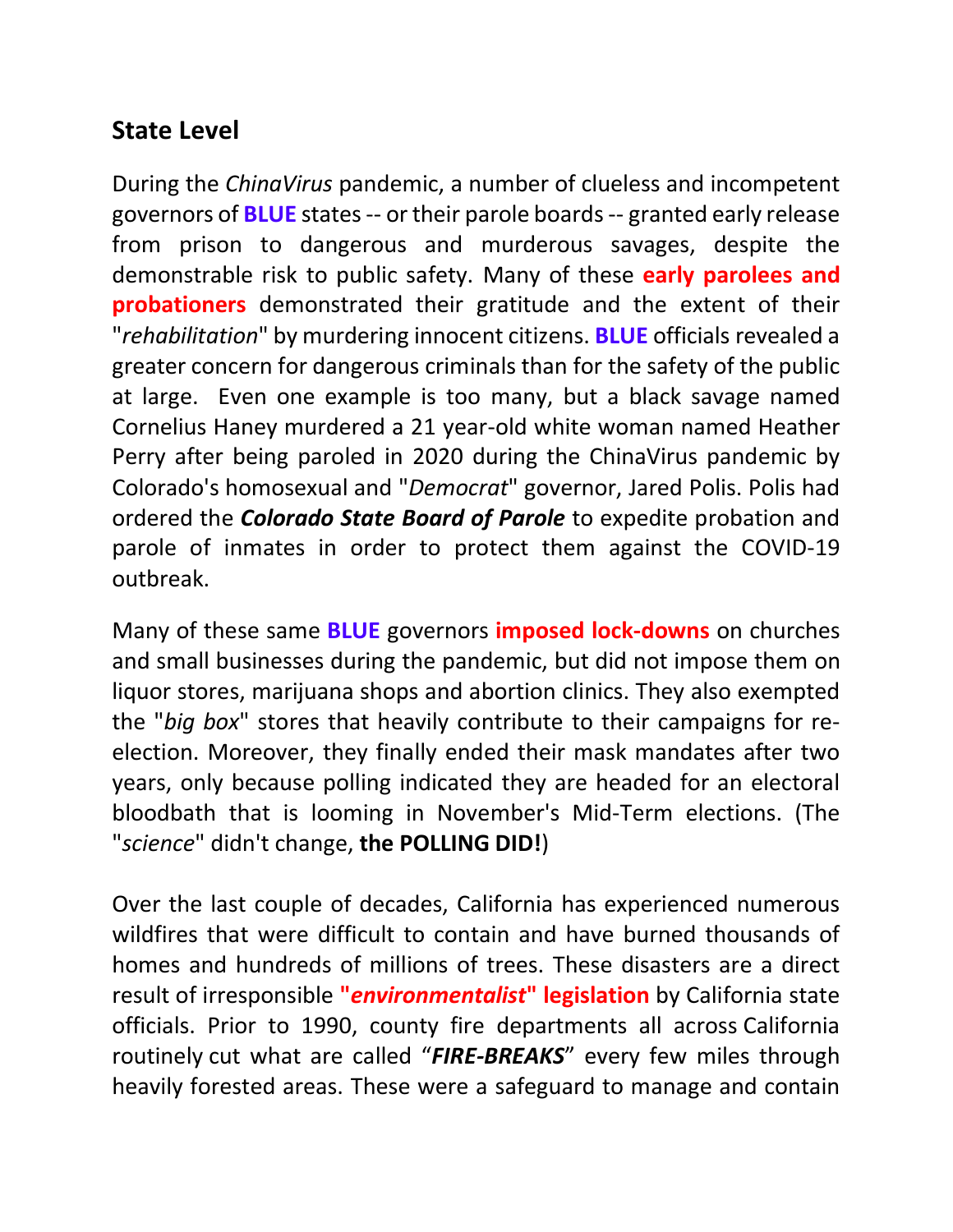forest fires and help prevent their spread beyond each *break*. However, in 1992 "environmentalists" declared the *Kangaroo Rat* an "endangered species" and convinced legislators that firebreaks interfered with their habitat. Subsequent regulatory and legislative initiatives barred county fire authorities from cutting any more fire-breaks.

Then in 2016, California foolishly enacted more laws (*California Forest Practice Regulations*, Title 14, *California Code of Regulations*,) that prevented anyone from removing dead trees from forested areas on their property. By ending fire-breaks and enacting this law, they created a statewide tinderbox. The disastrous fires that have routinely plagued California in recent decades are the handiwork of environmentalists and their wacko enablers in Sacramento. The latter have protected neither man, nor beast, nor woodlands, and they have helped destroy over 130 million trees.

The chronic **log-jam of container ships** in Long Beach and L.A. Ports is a direct consequence of the further corruption and witlessness of California's State Legislature. As a gift to equally corrupt labor unions, on January 1st of 2020, public carriers -- including family-owned trucking companies -- were prohibited under *Assembly Bill 5* from using independent contractors to drive their vehicles. This law required small, non-union companies to hire only full-time employees as drivers, rather than hire independent contractors. AB 5 also required an 11% fleet conversion to electric vehicles. Within one year, it precipitated a shortage of an estimated 100,000 truck drivers in California, because many have gone out of business or moved elsewhere rather than be subjected to destructive and oppressive state regulations.

California's gift to the labor unions has created a profound **supply disruption** all across the nation. Cargo containers are NOT sitting idle and clogging those ports because their owners are cavalier about emptying their cargos, they are sitting idle because there are no longer enough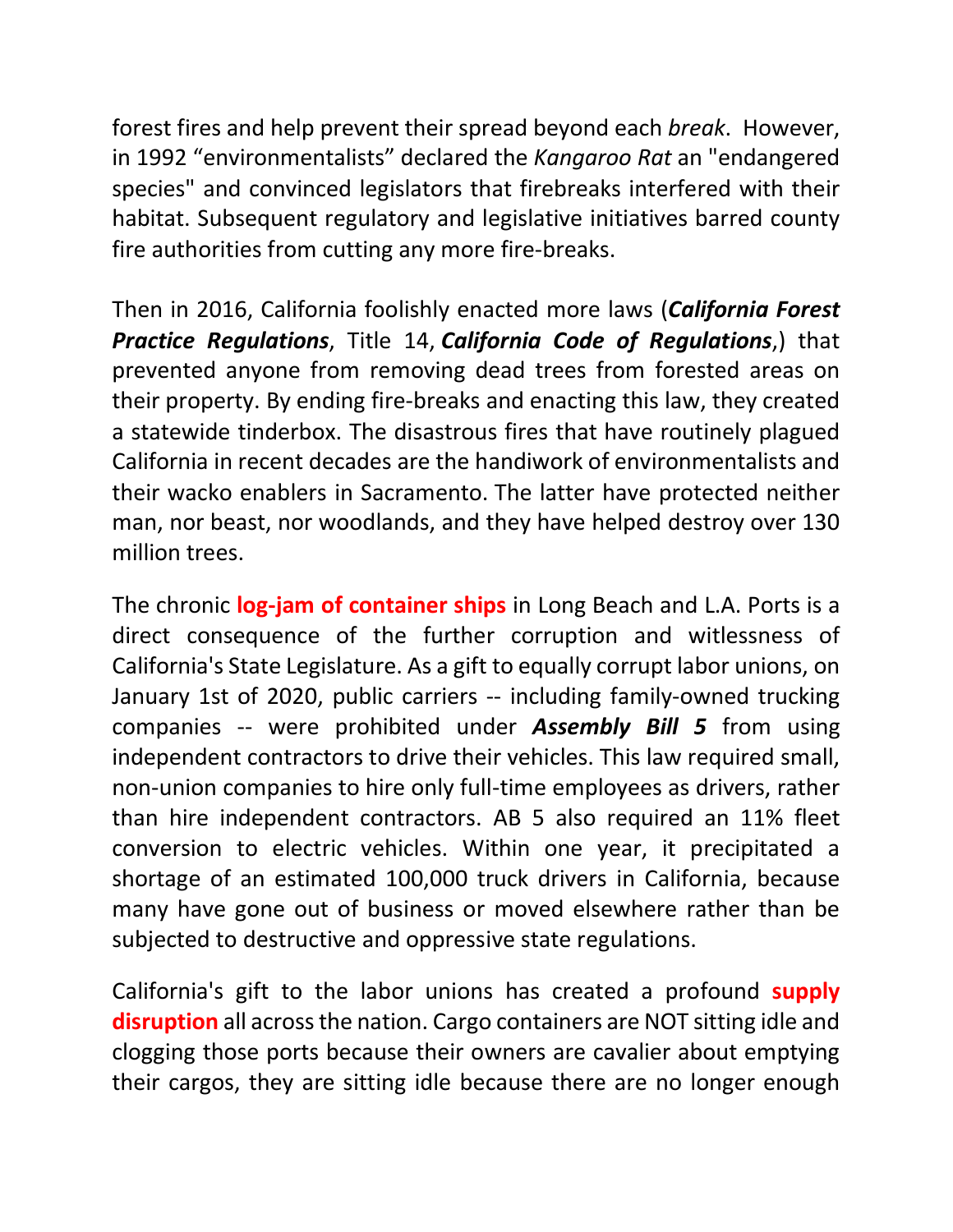eligible drivers and rigs to haul away their merchandise, thanks to AB 5. The port authorities merely passed on the blame for this debacle, rather than acknowledge its origins among the idiots in California State Government. That's the way its done in **BLUE** states like California. That's also why many of those cargo vessels are leaving L.A. and Long Beach for ports in Florida and other destinations.

Finally, Washington State is actually considering enactment of **House Bill 1692** that would **reduce the penalties for drive-by shootings!** It's just another example of insane communists lessening the sanctions for violent black criminals in order to promote what it considers *"racial equity in the criminal legal system."* Sentencing for those convicted of drive-by shootings would be subject to first degree murder charges - with lesser sentences -- rather than aggravated first degree murder charges that carry mandatory life sentences.

In summary, some **BLUE** cities pay criminals not to commit crimes, others warehouse lunatics and drug-addicts in luxury hotels, and all of them universally disarm their law-abiding citizens with strict gun-control laws. Most have de-funded their police, ordered police to "*stand-down*" during dangerous and destructive riots, and give immunity to black and communist rioters. Meanwhile, most engage in light sentencing, grant early parole to felons and murderers, and allow pre-trial release with minimal bail or waive bail altogether. Later, they express bewilderment at the skyrocketing violent crime rates that *define* every **BLUE** city.

In **BLUE** public schools, administrators permit *transgendered* bathrooms, *Satan Clubs* and worshipping the Aztec gods of human sacrifice, while dumbing down the curriculum and indoctrinating students with Marxism and racism using *Critical Race Theory*. Many also confuse very young kids with "*gender counseling*," which they have no earthly business doing. Parents who protest at schoolboard meetings are sometimes arrested and indicted for voicing their concerns.